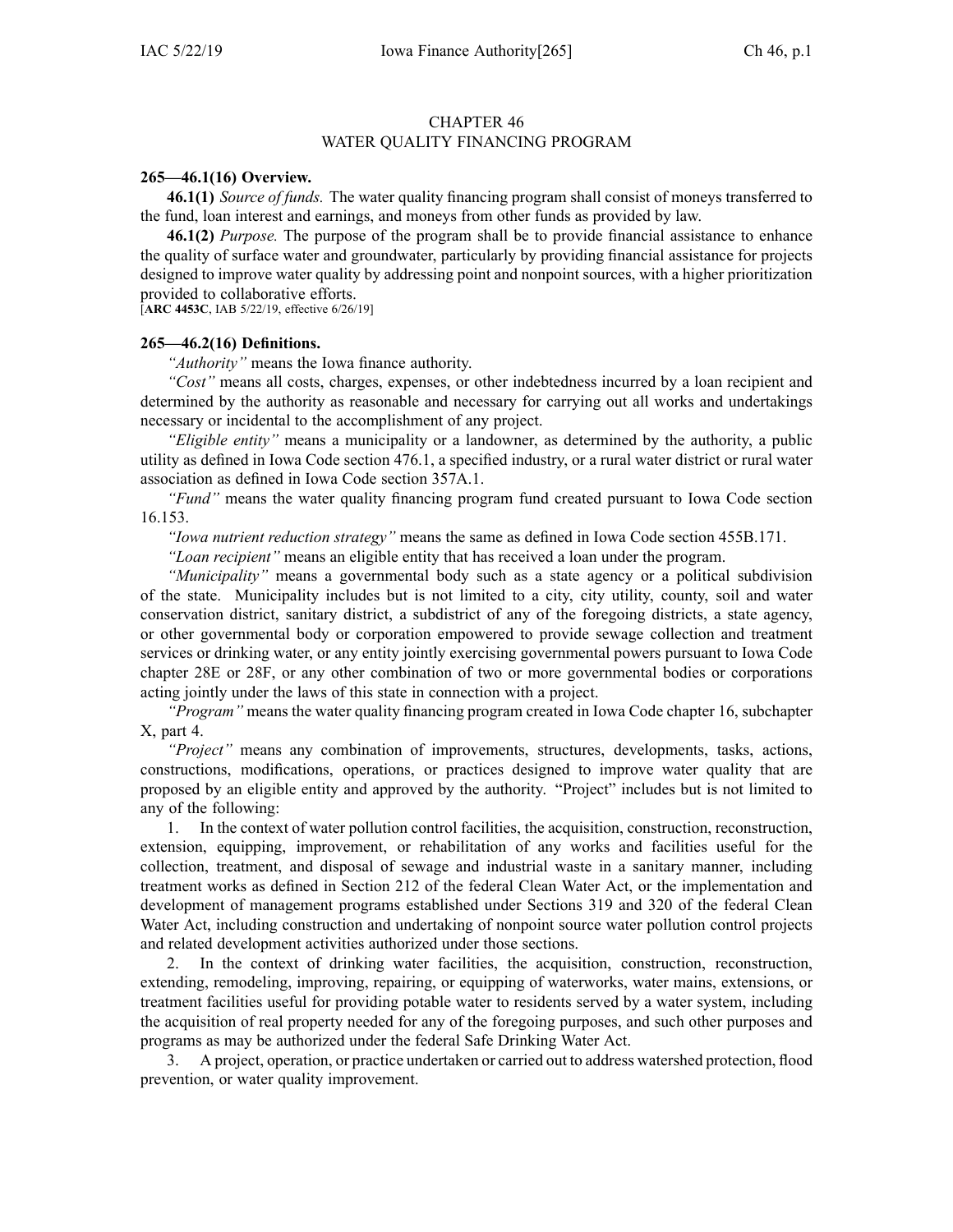4. A project meeting the requirements of <sup>a</sup> water resource restoration sponsor project under Iowa Code section [455B.199](https://www.legis.iowa.gov/docs/ico/section/455B.199.pdf).

*"Specified industry"* means either of the following:

1. An entity engaged in an industry identified in the Iowa nutrient reduction strategy, as determined by the authority, which industry is or will be required pursuan<sup>t</sup> to the Iowa nutrient reduction strategy to collect data on the source, concentration and mass of total nitrogen or total phosphorus in its effluent, and to evaluate alternatives for reducing the amount of nutrients in its discharge; or

2. An entity implementing technology or operational improvements to reduce nutrients in its discharge.

[**ARC [4453C](https://www.legis.iowa.gov/docs/aco/arc/4453C.pdf)**, IAB 5/22/19, effective 6/26/19]

#### **265—46.3(16) Program administration.**

**46.3(1)** *Cooperating agencies.* The fund shall be administered by the authority in cooperation with the department of natural resources and the department of agriculture and land stewardship.

**46.3(2)** *Interest rates and terms.* Interest rates and repaymen<sup>t</sup> terms shall be determined by the authority in cooperation with the department of natural resources and the department of agriculture and land stewardship. The interest rate shall be specified in the application. Loan and gran<sup>t</sup> terms shall be negotiated with each loan recipient and gran<sup>t</sup> recipient, as the case may be, but no loan shall have <sup>a</sup> term more than 20 years. Loans may be prepaid at any time with no penalty.

**46.3(3)** *Parts of project eligible for funding.* Only the par<sup>t</sup> of the project that has <sup>a</sup> water quality protection or improvement componen<sup>t</sup> may be funded.

**46.3(4)** *Funding guidelines.* The fund shall be administered in such <sup>a</sup> manner as to provide <sup>a</sup> permanen<sup>t</sup> source of water quality project financial assistance to eligible entities. Financial assistance shall be provided in the form deemed by the authority to be most convenient for the efficient financing of projects, including loans, forgivable loans, or grants.

[**ARC [4453C](https://www.legis.iowa.gov/docs/aco/arc/4453C.pdf)**, IAB 5/22/19, effective 6/26/19]

#### **265—46.4(16) Project funding.**

**46.4(1)** *Annual applications.* Applications shall be taken annually.

**46.4(2)** *Plan requirements.* Each application shall include <sup>a</sup> plan that meets the following requirements:

*a.* The plan shall include one or more projects that improve water quality in the local area or watershed. Projects shall use practices identified in the Iowa nutrient reduction strategy.

*b.* The plan shall describe in detail the manner in which the project will be financed and undertaken, including, as applicable, the sources of revenue directed to financing the improvements as well as the eligible entities that will be receiving the revenues and how such revenues will be spen<sup>t</sup> on the project.

**46.4(3)** *Project agreements.* The financial assistance shall be provided to the project pursuan<sup>t</sup> to <sup>a</sup> written agreemen<sup>t</sup> between the recipient and the authority, which shall include standard terms for the receipt of program moneys and any other terms the authority deems necessary or convenient for the efficient administration of the program.

[**ARC [4453C](https://www.legis.iowa.gov/docs/aco/arc/4453C.pdf)**, IAB 5/22/19, effective 6/26/19]

#### **265—46.5(16) Financial agreements.**

**46.5(1)** *Project requirements.* All projects financed under the program shall meet the following requirements:

*a.* The project owner shall be responsible for obtaining all necessary permits;

*b.* All eligible costs shall be documented to the satisfaction of the authority before proceeds may be disbursed;

*c.* The recipient shall maintain records that document all costs associated with the project. The recipient shall provide access to these records to the authority upon request. The recipient shall retain such records and documents for inspection and audit purposes for <sup>a</sup> period of three years from the date of the final disbursement of funds; and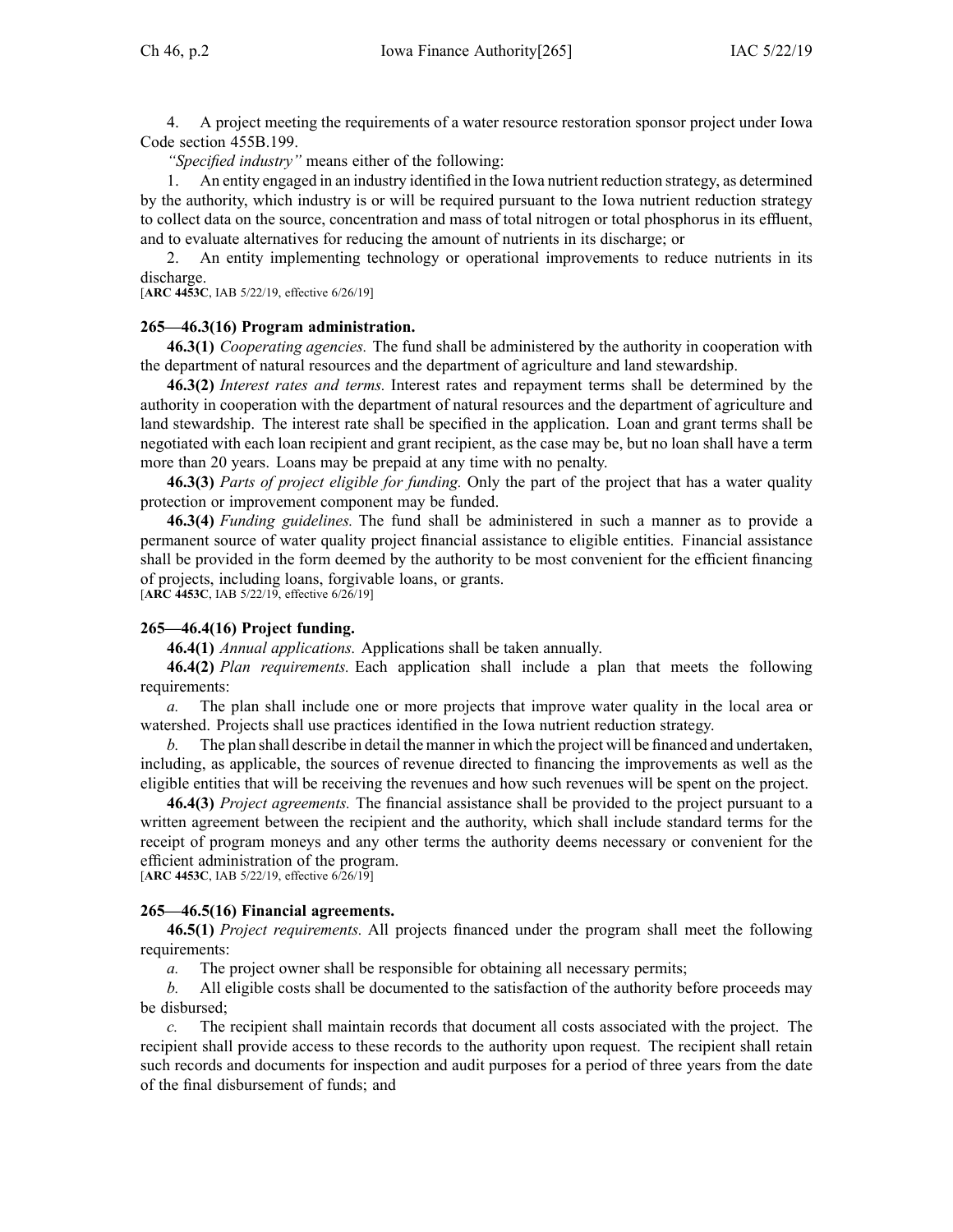*d.* The recipient shall agree to provide the authority, the department of natural resources, and the department of agriculture and land stewardship or their agents access to the project site at all times during the construction process to verify that the funds are being used for the purpose intended and that the construction work meets applicable state and federal requirements.

**46.5(2)** *Loan requirements.* All loans made by the authority to finance projects under the program shall meet the following requirements:

*a.* The loan shall be accompanied by an enforceability opinion of counsel in <sup>a</sup> form acceptable to the authority;

*b.* Repayment must begin within 30 days after project completion or by the date specified in the loan agreement; and

*c.* The loan shall be secured by <sup>a</sup> first lien upon the dedicated source of repaymen<sup>t</sup> which may rank on <sup>a</sup> parity basis with other obligations or, with the approval of the executive director of the authority, may be subordinate in right of paymen<sup>t</sup> to one or more of the recipient's other outstanding revenue obligations.

[**ARC [4453C](https://www.legis.iowa.gov/docs/aco/arc/4453C.pdf)**, IAB 5/22/19, effective 6/26/19]

**265—46.6(16) Project scoring.** The provision of financial assistance under the program shall take into account, as applicable, the number of municipalities, landowners, public utilities, specified industries, rural water districts, or rural water associations that constitute an eligible entity, and the eligible entity's financing capacity. The authority shall only provide financial assistance to eligible entities that have sufficient financing capacity and that submit an appropriate plan designed to improve water quality. [**ARC [4453C](https://www.legis.iowa.gov/docs/aco/arc/4453C.pdf)**, IAB 5/22/19, effective 6/26/19]

## **265—46.7(16) Scoring criteria.**

**46.7(1)** *Financial feasibility.* Thirty-five percen<sup>t</sup> of the total possible points shall be based on financial feasibility of the proposed project. Elements considered under financial feasibility shall include but not be limited to:

*a.* Experience of the eligible entity in financial management;

*b.* A detailed project budget detailing all sources of funds as well as expected project costs. This would include information on whether other funding has been received, applied for or just identified;

*c.* A project timeline, including information on the development of plans and specifications for the project, needed approvals and permits, and project construction start and completion dates;

*d.* A maintenance plan for the project, including information on the likely useful life of the project, the party or parties responsible for maintaining the project, the cost of maintenance, and how those costs will be paid; and

*e.* In the case of loans, the source(s) of funds for loan repayment.

**46.7(2)** *Project collaboration.* Thirty percen<sup>t</sup> of the total possible points shall be based on project collaboration. Elements considered under project collaboration shall include but not be limited to:

*a.* A description of all parties involved in the project, including the roles, responsibilities, qualifications and experience of each party;

*b.* A description of any formal agreements among the parties and the status of those agreements;

*c.* A statement of the financial commitments of each party in the entity with respec<sup>t</sup> to the project, including contributions of cash, gifts, or loans; and

*d.* A description of whether the project is par<sup>t</sup> of <sup>a</sup> larger coordinated effort to improve water quality.

**46.7(3)** *Water quality benefit.* Thirty-five percen<sup>t</sup> of the total possible points shall be based on water quality benefit. Elements considered under the water quality benefit of the project shall include but not be limited to:

*a.* The identification of the specific watershed where the project will be located;

*b.* Whether <sup>a</sup> comprehensive watershed plan has been completed and water quality impairments have been identified for the watershed;